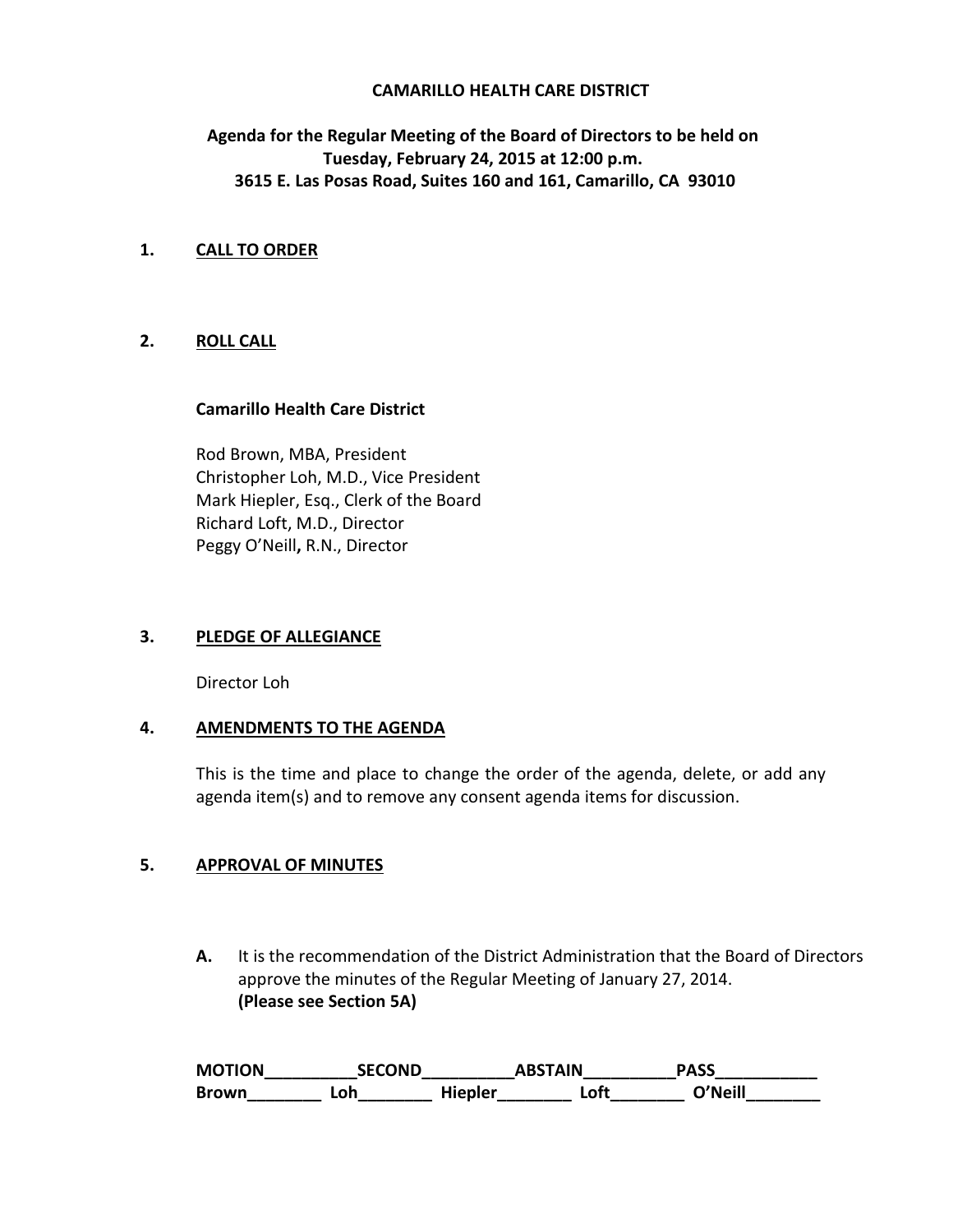# **CAMARILLO HEALTH CARE DISTRICT** *Agenda for the Regular Meeting of the Board of Directors on February 24, 2015*

# **6. PUBLIC COMMENT**

The Camarillo Health Care District Board of Directors will hear from the public on any item of interest that is not on the agenda. The Board of Directors cannot take action on any item not scheduled on the agenda. These items may be referred for administrative action or scheduled on a future agenda. You have the opportunity to address the Board at the following times:

- **A. AGENDA ITEM** during Public Comments or at the time the Board considers the agenda item.
- **B. UNSCHEDULED ITEMS** during Public Comments.
- **C. PUBLIC HEARING** at the time for public hearings.
- **7. MANAGEMENT REPORTS** Includes financial reports, updates and committee reports. **(Please see Section 7)**

# **CHIEF EXECUTIVE OFFICER REPORT**

# **Volunteer of the Month**

- o **Angie Peck**
- o **Marty Calderon**

#### **Special Commendation Alma Via of Camarillo**

# **Annual Department Reports to the Board**

- o **Martha Shapiro, Wellness & Caregiver Center Director**
- o **Jenica Polakow, Senior Support Manager**
- **CHIEF OPERATIONS OFFICER**
- **CHIEF RESOURCE OFFICER REPORT**
- **CLERK TO THE BOARD**
- **FINANCIAL REPORT**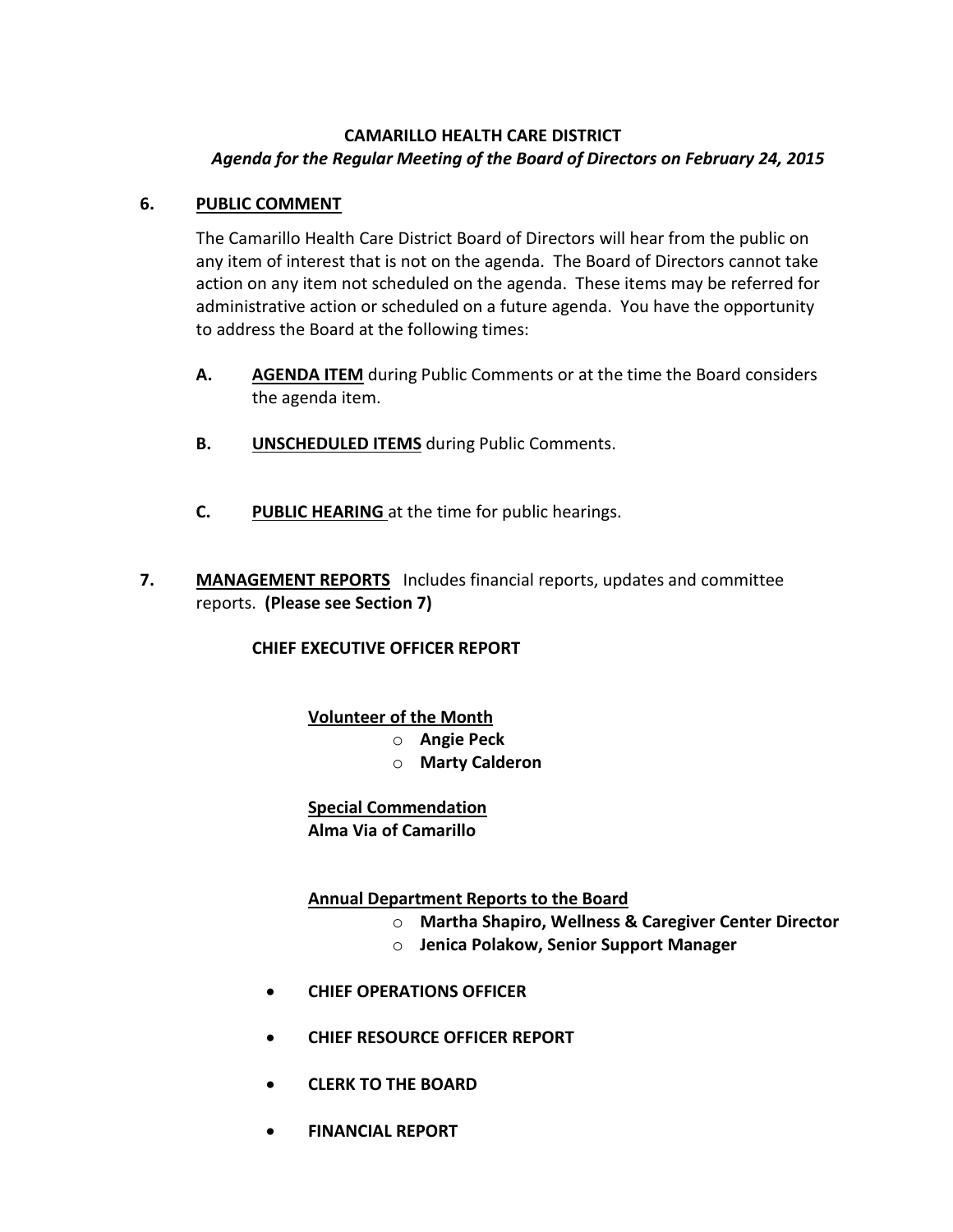# **CAMARILLO HEALTH CARE DISTRICT** *Agenda for the Regular Meeting of the Board of Directors on February 24, 2015*

## **8. CONSENT CALENDAR**

 **A.** Donations: January, 2015  **(Please see Section 8-A)** 

| <b>MOTION</b> | <b>SECOND</b> | ABSTAIN |      | <b>PASS</b> |
|---------------|---------------|---------|------|-------------|
| <b>BROWN</b>  | .OH           | HIEPLER | .OFT | O'NFILL     |

#### **9. ACTION ITEM**

**A.** Director Hiepler presentation and recommendation referencing Ferguson Law and Leadership, and ADP construction costs.

| <b>MOTION</b> | <b>SECOND</b> |                | <b>ABSTAIN</b> | <b>PASS</b> |
|---------------|---------------|----------------|----------------|-------------|
| <b>BROWN</b>  | LOH           | <b>HIEPLER</b> | <b>LOFT</b>    | ו ווFM^     |

## **10. BOARD PRESIDENT'S REPORT**

#### **11. FUTURE MEETINGS AND EVENTS**

#### **Board of Directors Meetings**

Tuesday, March 24, 2015 at 5:00 p.m. Tuesday, April 28, 2015 at 12:00 p.m. Tuesday, May 26, 2015 at 5:00 p.m.

**Events:** Wednesday, April 29, 2015 – Spring Panel Meeting

## **12. ADJOURNMENT**

Having no further business, this meeting is adjourned at \_\_\_\_\_\_\_\_\_\_\_\_\_\_\_\_\_\_\_\_p.m.